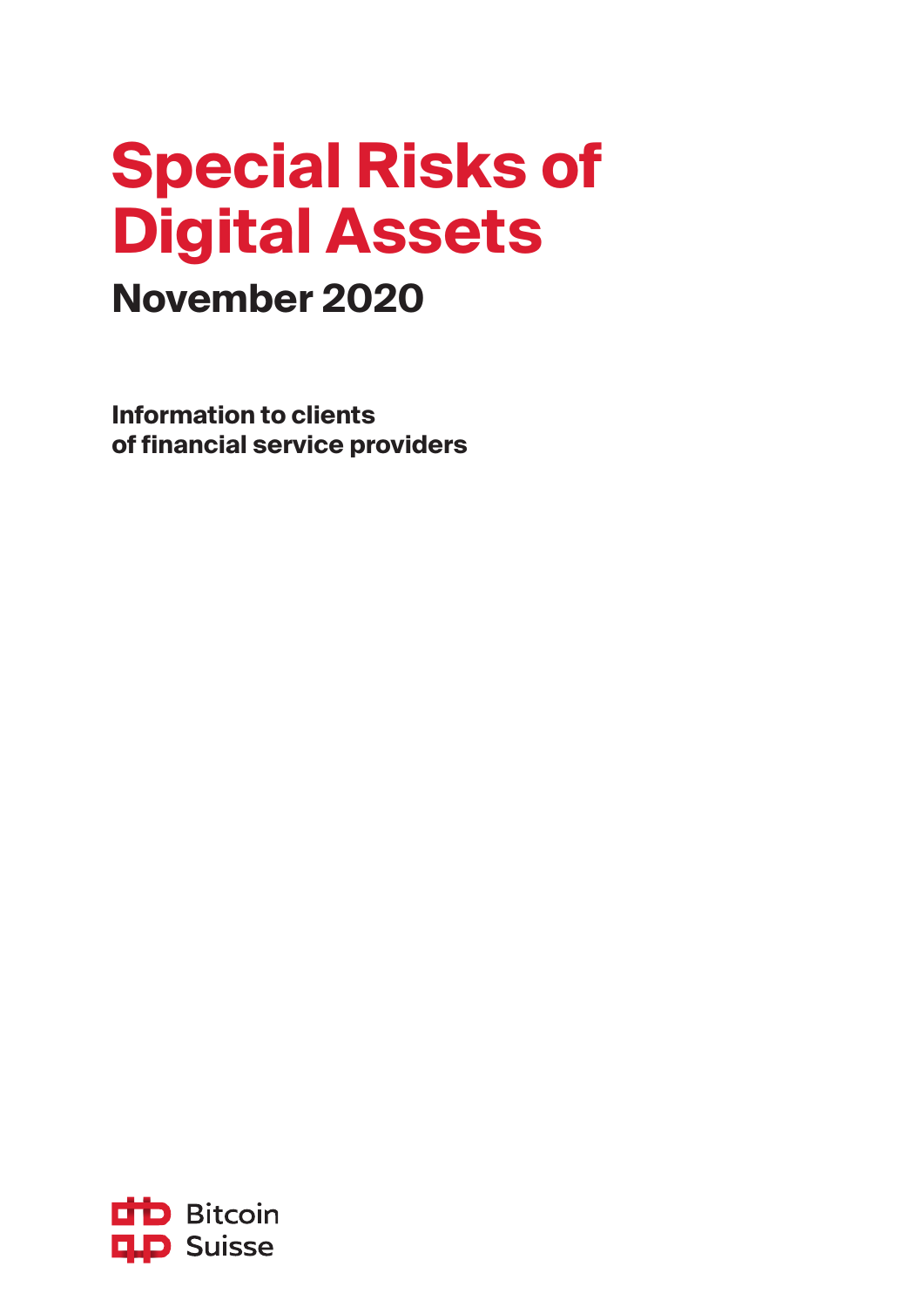## **Content**

| <b>About</b>           |                                                        | З  |
|------------------------|--------------------------------------------------------|----|
| <b>1. Introduction</b> |                                                        | 4  |
| 1.1                    | <b>Distributed Ledger Technology</b><br>and Blockchain |    |
| 1.2                    | <b>Digital Assets</b>                                  |    |
|                        | <b>2. Financial Risks</b>                              |    |
| 2.1                    | <b>Market Risk</b>                                     |    |
|                        | 2.2 Credit Risk                                        |    |
| 2.3                    | <b>Liquidity Risk</b>                                  |    |
|                        | <b>3. Non-financial Risks</b>                          | 11 |
| 3.1                    | <b>Technical and operational Risk</b>                  |    |

- 
- **3.2 Legal and regulatory Risk**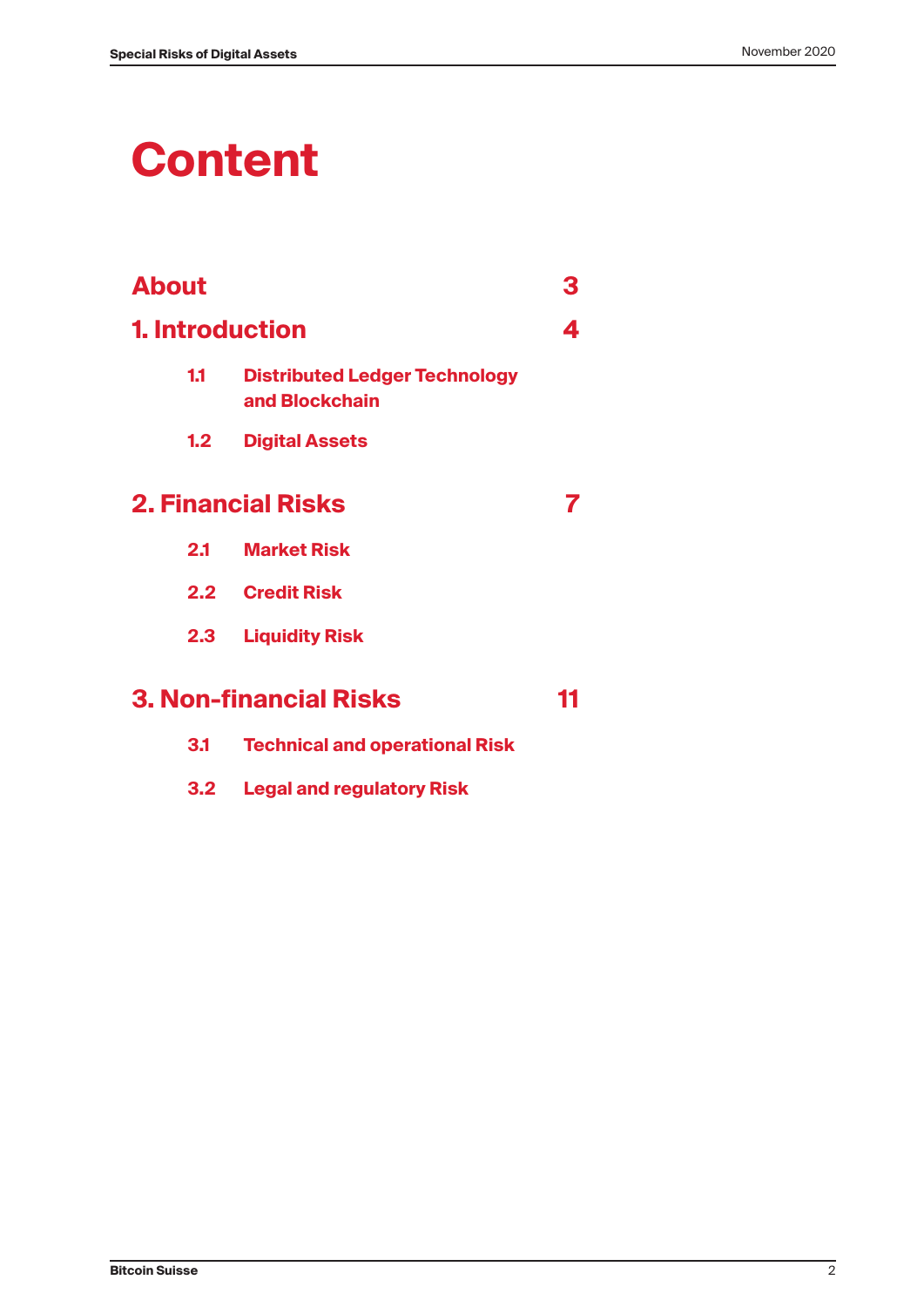## **About this Brochure**

With the evolvement of distributed ledger technology, digital assets, new markets and participants, it becomes relevant to provide information on these topics and the associated risks.

The aim of this brochure is to inform persons or entities that have engaged themselves in this new market either by themselves or by choosing a financial service provider specialized in digital assets.

The first chapter of this brochure gives a brief introduction to distributed ledger technology ("DLT"), blockchain and digital assets characterized by utilizing DLT. The second chapter identifies various financial risks (risks related to markets, credit and liquidity). Lastly, the third chapter describes non-financial risks (technical- and operational risks along with legal- and regulatory risks).

This brochure has margin navigation or each chapter is concluded with a "Caution" section which highlights and summarizes the described risk in a brief, accessible manner and explains how the risk can be mitigated.

The information provided in this brochure is for general informational purposes only and should not be considered exhaustive. The reader is therefore encouraged to obtain professional advice before making any investment in digital assets.

We hope that this brochure is informative and useful for you. Suggestions and feedback are welcome to the authors.

Kindest regards, Bitcoin Suisse AG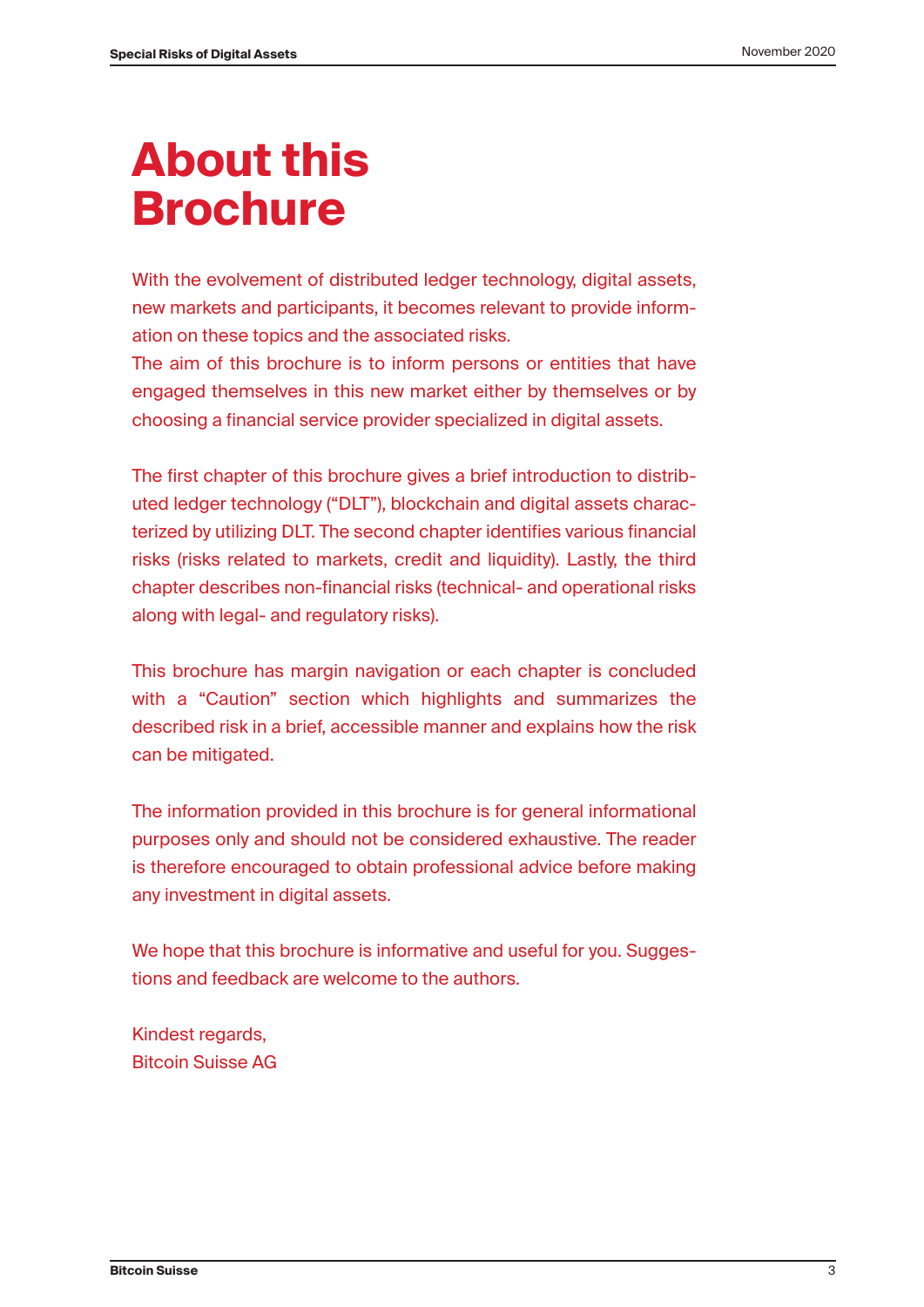## **1. Introduction**

### **1.1 Distributed Ledger Technology and Blockchain**

| <b>DLT</b>                         | The terms "Distributed Ledger Technology" ("DLT") and "block-<br>chain" are often used interchangeably. However, this is impre-<br>cise, and differentiation must be made. (see illustration 1 below<br>for terminology overview)                                                                                                                                                                                                                                                                    |
|------------------------------------|------------------------------------------------------------------------------------------------------------------------------------------------------------------------------------------------------------------------------------------------------------------------------------------------------------------------------------------------------------------------------------------------------------------------------------------------------------------------------------------------------|
|                                    | DLT is a collective term for technologies that apply a distributed<br>database architecture.<br>This means that each computer around the world maintain mul-<br>tiple, identical copies of the database and run a software to<br>align and coordinate this. At the time of writing, there is by way<br>of example 7618 nodes spread across 100 countries on the Bit-<br>coin network <sup>1</sup> .                                                                                                  |
|                                    | For reference, the opposite of this would be one, central server<br>in a single location owned by one company or person.                                                                                                                                                                                                                                                                                                                                                                             |
| Public, private or<br>permissioned | Distributed ledgers can either be public (anyone with a node can<br>participate), private (a company or person builds its own distrib-<br>uted ledger for internal purposes) or permissioned (possible to<br>participate by invitation and verification of the participant).                                                                                                                                                                                                                         |
|                                    | As the market capitalization of digital assets can be attributed<br>primarily to digital assets issued on public distributed ledgers,<br>this brochure mainly describes risks associated with these.                                                                                                                                                                                                                                                                                                 |
|                                    | Blockchain is a specific type of distributed ledger technology.                                                                                                                                                                                                                                                                                                                                                                                                                                      |
| <b>Blockchain</b>                  | The term "blockchain" simply describes that data is recorded in<br>blocks which are chained to each other by using cryptography.<br>In detail, this means that a block consists of validated transac-<br>tions. Once a block is full of transactions, the block is closed<br>(or "hashed") by using a cryptographic hash function which con-<br>tains the data of all the transactions in the block, and a reference<br>to the previous block thus creating the chain or link between the<br>blocks. |
|                                    | New blocks are found and added to the chain by the nodes in<br>the network. Once found, the block can be filled with new trans-                                                                                                                                                                                                                                                                                                                                                                      |

actions, hashed and the cycle repeats.

1 Source: https://bitnodes.io/. Reachable nodes as of Monday, September 7, 2020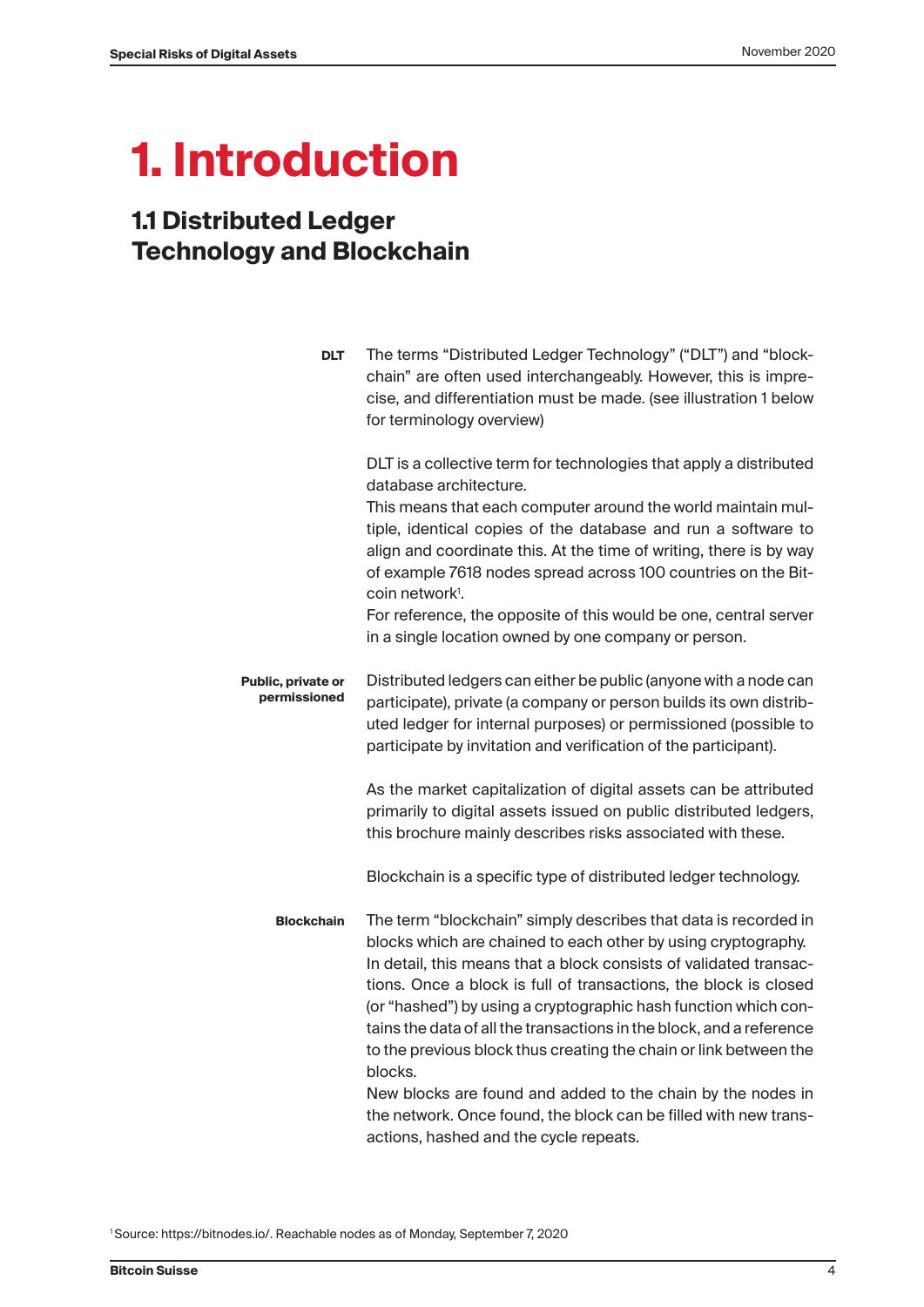**Transaction example** By way of example, a Bitcoin blockchain transaction is completed in the following manner:

**DDBMS:** 

A type of database management system.

#### **DLT:**

A ledger-database which records data changes (A transaction from Person A to Person B can be considered as a data change).

#### **Blockchain:**

The data is recorded in blocks, which are organized chronologically in a "chain". Bitcoin and Ethereum uses blockchain.

**Public:** 

Any person or entity can participate.

#### **Private:**

E.g. a company's own blockchain.

#### **Permission:**

Participation after verification and authentication of the participant.

**Caution**

1) New transaction requests are sent to all nodes in the network. A node is a computer that is connected to the Bitcoin blockchain by running the required software.

2) From these transactions, "mining" nodes ("miners", a fraction of all nodes) construct blocks and try to solve a puzzle known as "Proof of Work". This solution is a number ("nonce") that is repeatedly guessed until the block conforms with Bitcoin's rules.

3) If the new block candidate is accepted by other nodes (which it will be if the solution is correct and all transactions are valid\*), the block is added to the Bitcoin blockchain.

4) The transactions within this new block are now confirmed, and miners begin searching for the next block.

\*an invalid transaction would, for example: spend coins that have already been spent contain an invalid digital signature

The distributed ledger on which your digital assets are registered and transferred is not operated by your bank, broker, or other central institution and thus outside the control of these. All interactions with a distributed ledger are at the sole risk and responsibility of the user.



2 Adapted from: Satoshi Nakamoto, 2008, Bitcoin: A Peer-to-Peer Electronic Cash System, page 3. See also https://github.com/bitcoin/bitcoin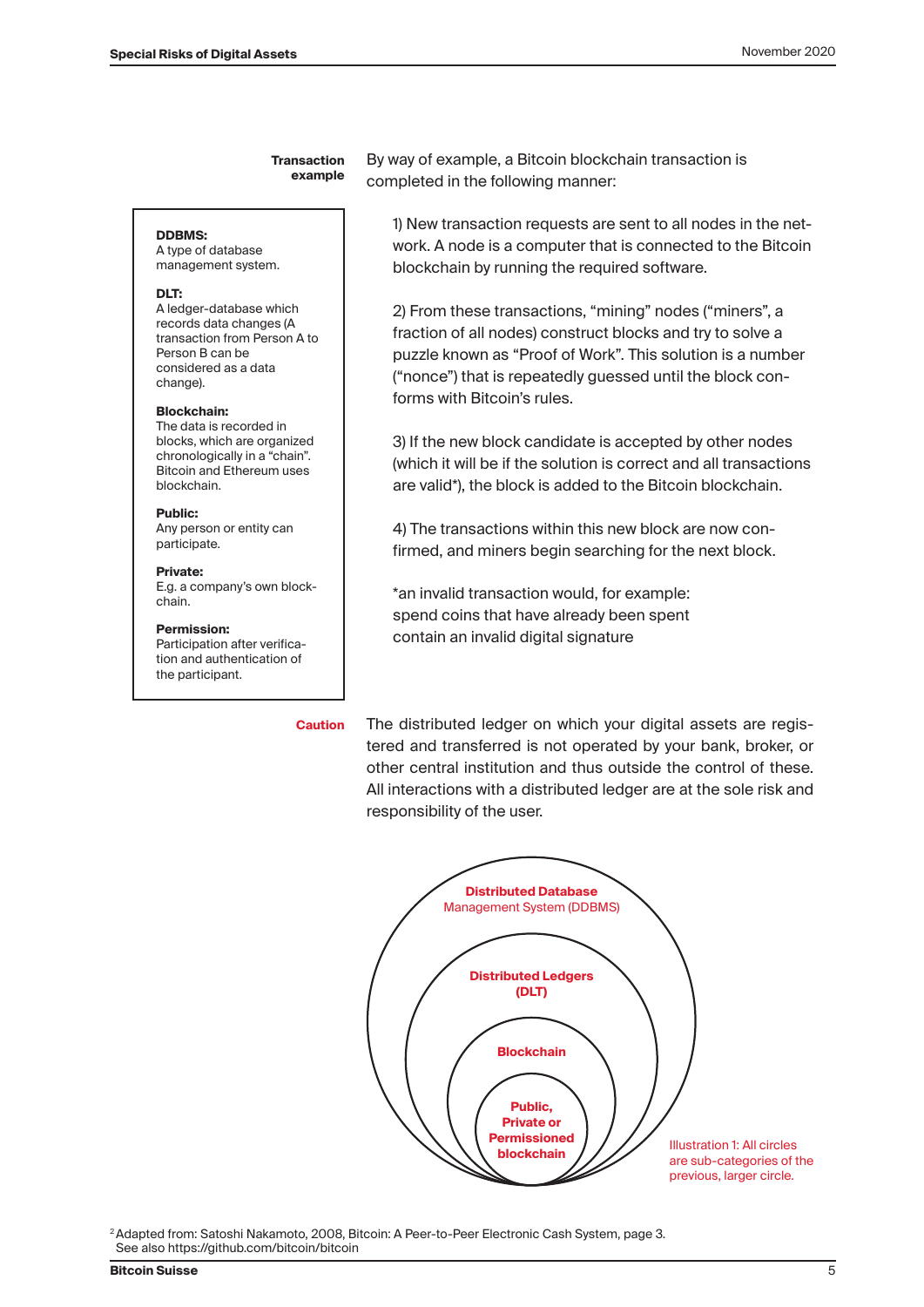### **1.2 Digital Assets**

| What are<br>digital assets?                        | Digital assets are an evolving, non-uniform asset class charac-<br>terized by the use of DLT where the holder can control the asset<br>by means of cryptographic methods.                                                                                                                                                                                                                           |
|----------------------------------------------------|-----------------------------------------------------------------------------------------------------------------------------------------------------------------------------------------------------------------------------------------------------------------------------------------------------------------------------------------------------------------------------------------------------|
|                                                    | Digital asset is a general description and can be used both for<br>already existing, traditional assets that are registered on a dis-<br>tributed ledger and for assets that are solely issued and existing<br>on a distributed ledger.                                                                                                                                                             |
| <b>Digital assets</b><br>and crypto-<br>currencies | Digital assets may constitute native units of value issued and<br>transferred on a specific blockchain. These do not include or<br>represent any claim against an issuer or any third party. Where<br>such units are intended or used for payment purposes and do<br>not qualify as a security or financial instrument, they are some-<br>times referred to as payments tokens or cryptocurrencies. |
|                                                    | For simplicity, only the term digital asset is used throughout this<br>brochure.                                                                                                                                                                                                                                                                                                                    |
| "Substance<br>over form"                           | Where digital assets constitute, embody, incorporate or repre-<br>sent securities or forms of financial instruments, the risks asso-<br>ciated with them in their traditional form remains associated<br>also in their representation of a digital asset.                                                                                                                                           |
|                                                    | General information regarding risks in securities trading can be<br>found in the brochure Risks Involved in Trading Financial Instru-<br>ments issued by Swiss Bankers Association (SBA).                                                                                                                                                                                                           |
| <b>Caution</b>                                     | The risks associated with financial instruments in their tradi-<br>tional form remain notwithstanding the use of DLT. Therefore,<br>additional, risks may be added when registering financial instru-<br>ments on a distributed ledger.                                                                                                                                                             |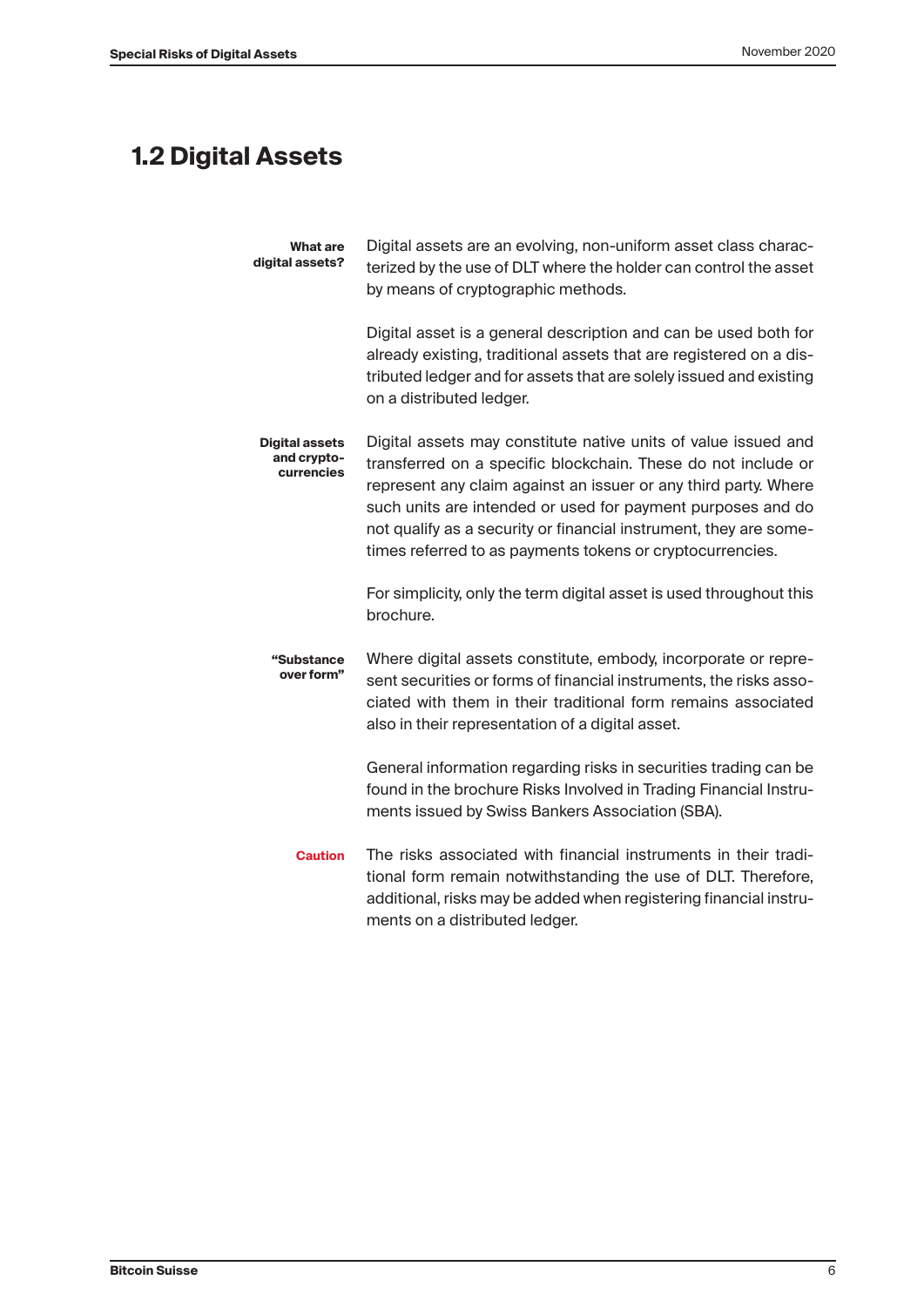## **2. Financial Risks**

### **2.1 Market Risk**

| What is market<br>risk?                       | Market risk is the risk of an investment losing its value partially<br>or in whole due to changes in the market.                                                                                                                                                                                                                                                                                                                                                                                                                                                                                                                                                                                                                                                        |
|-----------------------------------------------|-------------------------------------------------------------------------------------------------------------------------------------------------------------------------------------------------------------------------------------------------------------------------------------------------------------------------------------------------------------------------------------------------------------------------------------------------------------------------------------------------------------------------------------------------------------------------------------------------------------------------------------------------------------------------------------------------------------------------------------------------------------------------|
| What are the<br>risks?                        | The following risks are examples of risk in the market that may<br>affect the investment in digital assets.                                                                                                                                                                                                                                                                                                                                                                                                                                                                                                                                                                                                                                                             |
| <b>Difficult to</b><br>assign a fair<br>value | It can be difficult to determine the fair value of a digital asset<br>prior to the investment. For example, when buying shares in a<br>company, certain models can be used for assessing the fair<br>value. Digital assets are often different in terms of their capital<br>structure which makes it difficult to apply traditional valuation<br>models. Furthermore, certain digital assets do not represent<br>ownership, but instead confer digital access rights to a service<br>or application. In this case, it can be difficult to assess the value<br>of the purchased digital assets against the value of the service<br>that the digital asset can be used to pay with. This implies the<br>risk of paying more for the digital asset than it might be worth. |
| <b>High volatility</b>                        | The market value of digital assets is often volatile. Some of the<br>reasons for the volatility are the small market capitalization<br>compared to traditional capital markets, the risk of sudden reg-<br>ulatory changes, trend-cycles or the performance of the market<br>for traditional investments.                                                                                                                                                                                                                                                                                                                                                                                                                                                               |
| <b>Emerging</b><br>market                     | The market for digital assets is still in an emerging and maturing<br>phase. Investment in these markets are often deemed riskier<br>than in long standing and more mature markets.                                                                                                                                                                                                                                                                                                                                                                                                                                                                                                                                                                                     |
| Derivative of<br>a regulated<br>instrument    | Digital assets can also be issued to derive their value from the<br>market value of traditional financial instruments. In this case,<br>the digital assets indirectly benefit from the regulation and pro-<br>tection of the underlying.<br>However, the digital assets can still be structured to track their<br>value of the underlying either linearly or non-linearly.<br>For example, a digital asset can represent the value 1:1 of a stock<br>traded on a traditional regulated market, or it can represent an<br>option offering leverage, thus inheriting the risk of the traditional<br>market as well.                                                                                                                                                       |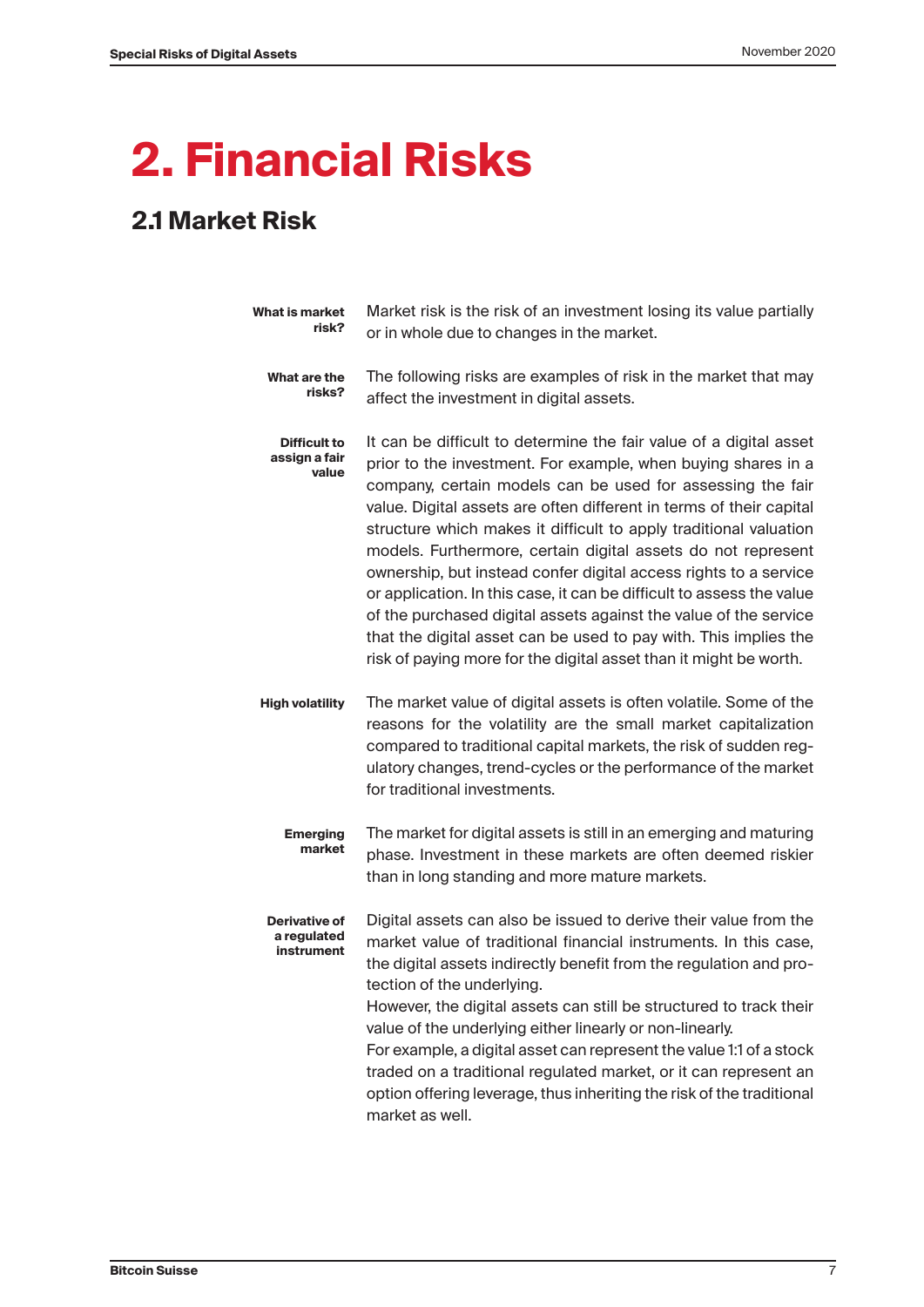- The legal framework surrounding digital assets is still uncertain in many countries and so far, digital assets have seen to be regulated differently across countries. This non-uniform treatment and new, potential legal measures exposes digital assets and its investors to the risks of non-compliance with law and restricted trade- and transferability which ultimately affect the value of the digital assets and can lead to penalties or fines. For more information on legal and regulatory risks, see section 3.2. below. **Regulation**
	- Traditional markets and trading venues are subject to a high degree of regulations that aim to promote a fair and transparent market. As outlined above, the market for digital assets is still emerging and subject to a varying or non-existing regulation. As such, not all market participants offer the safeguards of traditional markets to prevent market abuse (i.e. fraud, market manipulation or insider trading). **Fraud or insider trading**
	- Traditional financial service providers have limited opening hours. For example, the New York Stock Exchange is open from 9:30 to 16:00 (UTC -5) from Monday to Friday and other exchanges have very similar opening hours. Digital asset exchanges are often open around the clock seven days a week. This means that the digital assets are subject to a constant market risk as trading never halts. **Market opening hours**
	- Market risk is a very pronounced risk factor in digital assets. Traditionally hedging becomes more relevant, and the investor must be willing to assume the above listed risks. **Caution**

#### **2.2 Credit Risk**

Credit risk is the risk that a party to a transaction may be unable to meet its obligations. **What is credit risk?**

There are various potential counterparties when trading digital assets. Even an autonomous piece of code can be the direct counterparty to a trade in digital assets. In the following, various counterparties and their associated risks are outlined. This list is not exhaustive. **What are the risks?**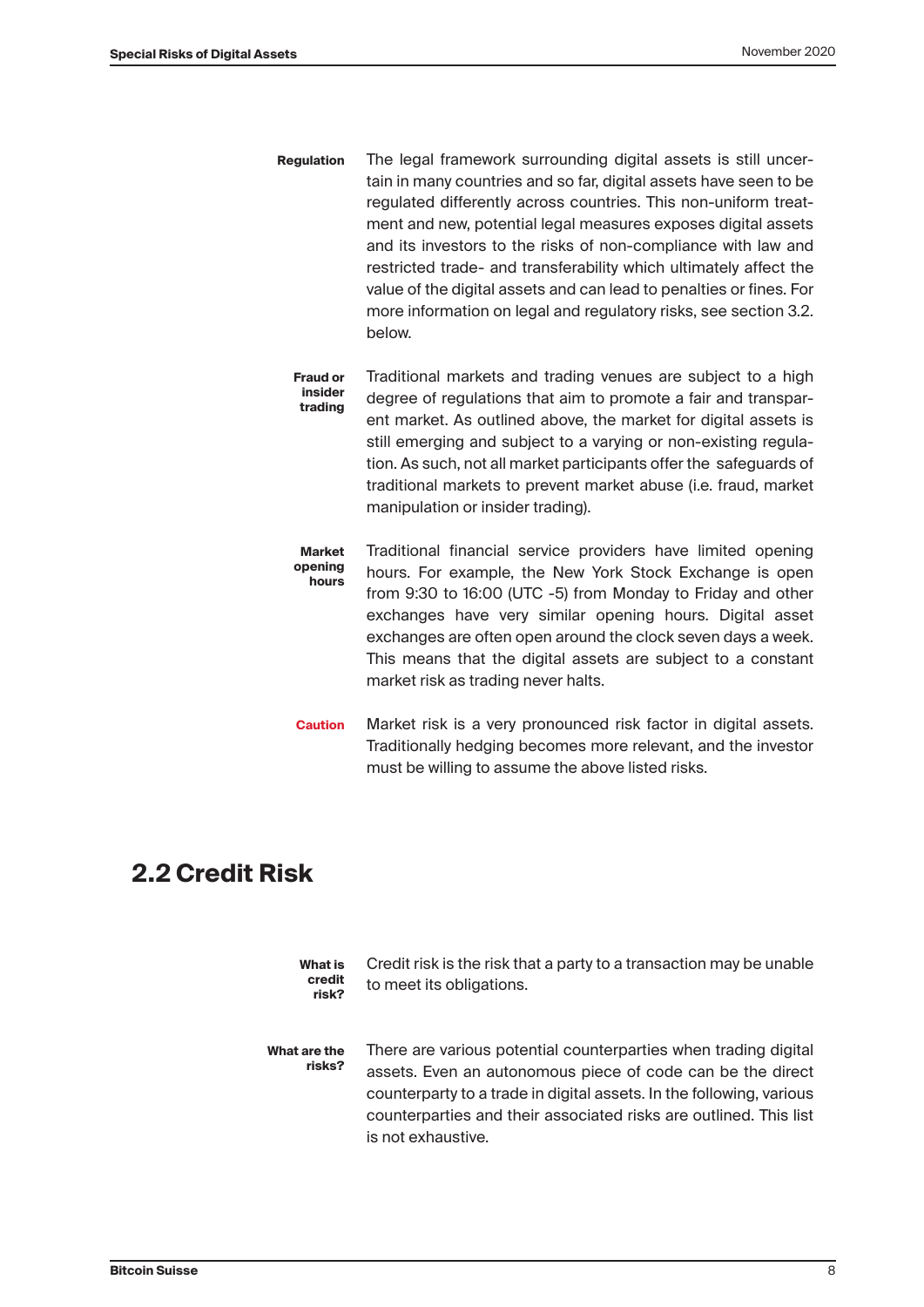- A form of credit risk is that the issuer of a digital asset cannot deliver the purchased digital asset. As the issuance of digital assets can be done with simple software (or even autonomous) some issuances take place with limited or without any legal supervision. **Issuer risks as credit risk**
- Even if the digital assets are delivered to the investor, there is no guarantee that the digital assets can be redeemed against cash by selling it back to the issuer or to a third party, see also liquidity risk in section 2.3 below. **No redemption** 
	- For traditionally issued financial instruments (such as an ETF) which track digital assets (Bitcoin and/or ETH), the counterparty risk shifts from the underlying digital asset itself to the issuer of the financial instrument. **Traditional issuers**
	- For buying and selling digital assets in the secondary market through financial service providers, an individual counterparty assessment is applicable when the service provider acts on a principal basis, meaning the investor trades directly against the service provider. **Bank and brokers**
- A smart contract is an interactive agreement based on code. For example, a smart contract can be coded to send out digital asset A (e.g. DAI) if a user sends in digital asset B (e.g. ETH). This way, funds can be exchanged without the need of a middleman/intermediary other than the autonomous smart contract. However, since the smart contract relies solely on the underlying code, the interaction with the smart contract cannot be ensured to be bug-free. For the investor, this means that the counterparty risk is the risk of the underlying code of the smart contract which can be difficult to assess. Furthermore, transactions to the smart contract cannot be reversed or rectified even if proven to be faulty. **Smart contract** 
	- Credit risk is present in digital assets, especially in the form of issuer risk. It must be noted that issuers and the issuance itself is not always subject to investor protection rules. Issuer risks can be decreased by investing in a traditional financial instrument covering digital assets issued by a regulated entity subject to adequate supervision. **Caution**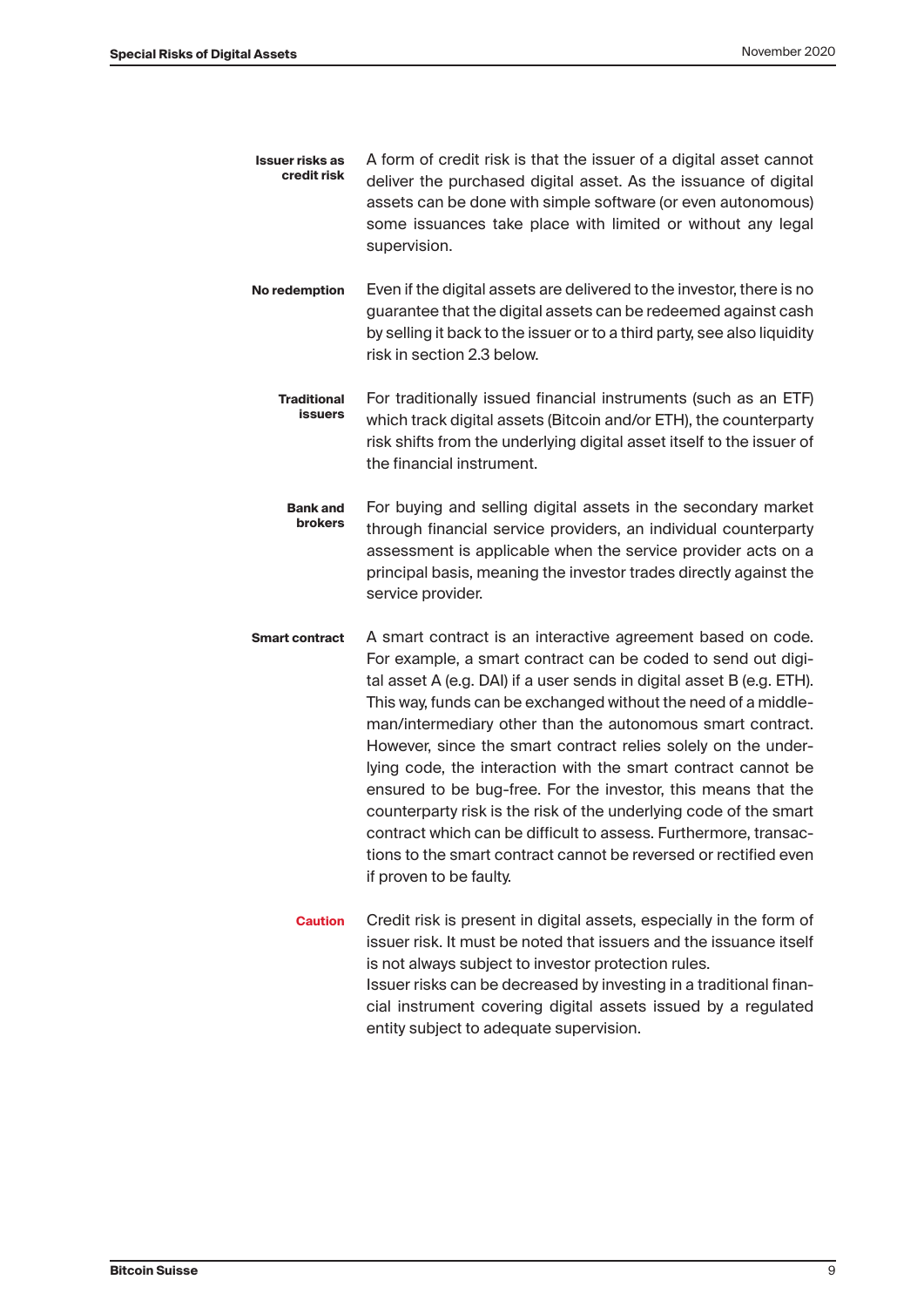### **2.3 Liquidity Risk**

| <b>What is</b><br>liquidity? | An asset is considered to be liquid when it is possible to eas-<br>ily sell it against cash with no or little impact on the price. To<br>achieve this, the marketplace must have many and highly capi-<br>talized buyers.                                                                                                                                                                                          |
|------------------------------|--------------------------------------------------------------------------------------------------------------------------------------------------------------------------------------------------------------------------------------------------------------------------------------------------------------------------------------------------------------------------------------------------------------------|
| What is<br>liquidity risk?   | Per contra, an asset is illiquid when it is difficult to find buyers<br>and the asset must be sold at a reduced price or cannot be sold<br>at all. The investor is then exposed to liquidity risk.                                                                                                                                                                                                                 |
| <b>Trading</b><br>venues     | The market for digital assets is - relative to traditional markets<br>- undercapitalized and has fewer buyers. Furthermore, the trad-<br>ing of digital assets can be done at various venues such as:                                                                                                                                                                                                              |
|                              | - centralized exchanges, or<br>- decentralized exchanges<br>(autonomous, ownerless, smart contract and<br>internet website-based exchange), or<br>- peer-to-peer                                                                                                                                                                                                                                                   |
| <b>Caution</b>               | These various exchange venues can result in illiquidity thus<br>making the selling of digital assets difficult or even impossible.<br>Illiquidity can also result in rapid price fluctuations.<br>The risk of illiquidity is more pronounced in the digital assets<br>market than in traditional financial markets. This can make it dif-<br>ficult for the investor to sell or reduce his digital asset exposure. |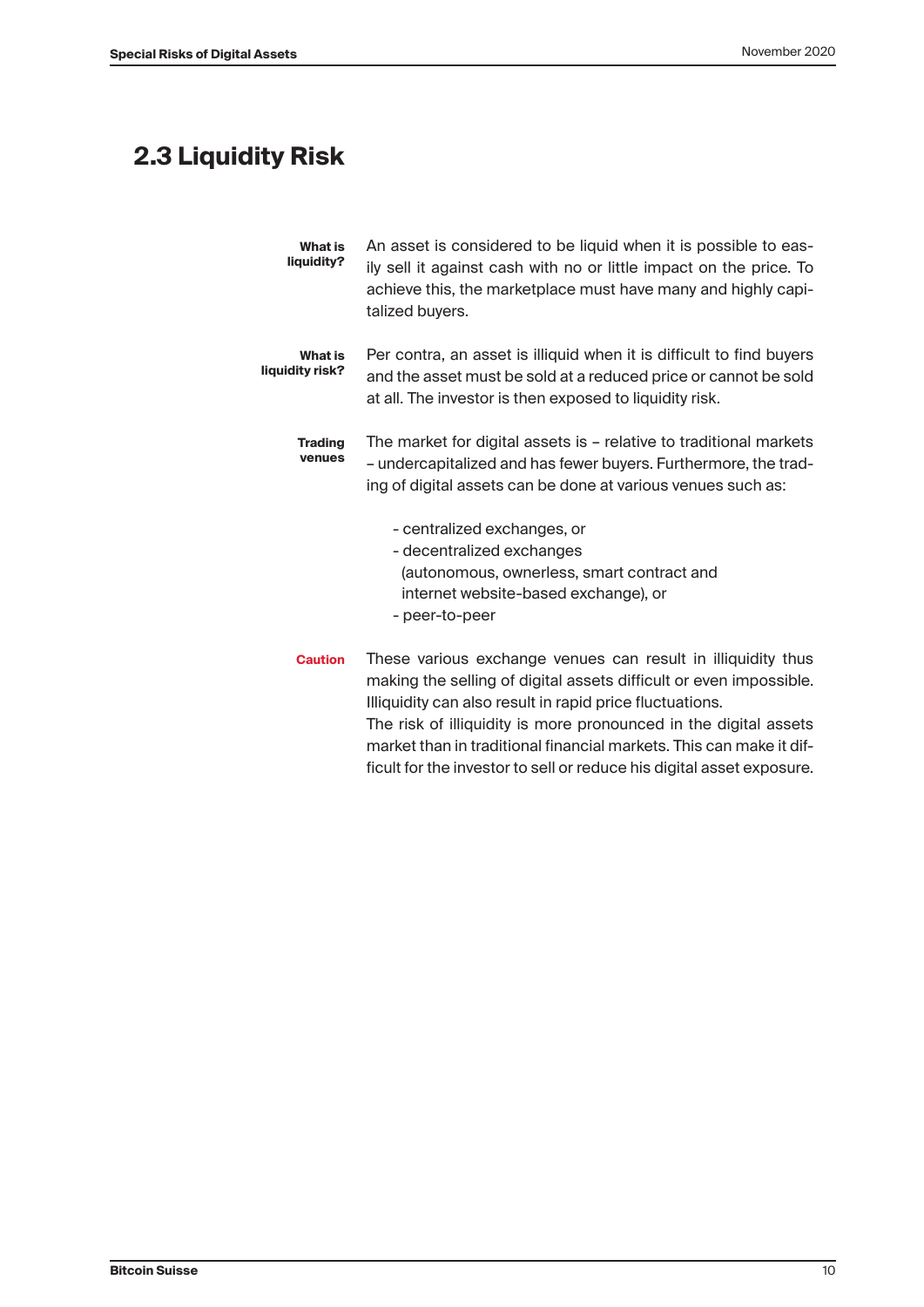## **3. Non-financial Risks**

### **3.1 Technical and operational Risk**

| What is it?                                | Technical and operational risks are risks associated with inade-<br>quate procedures, technology, or systems.                                                                                                                                                                                                                                                                                                                                                                                                                                                                                       |
|--------------------------------------------|-----------------------------------------------------------------------------------------------------------------------------------------------------------------------------------------------------------------------------------------------------------------------------------------------------------------------------------------------------------------------------------------------------------------------------------------------------------------------------------------------------------------------------------------------------------------------------------------------------|
| What are the<br>risks?                     | The following section outlines risks that should be noted when<br>having digital assets and interacting with a distributed ledger.                                                                                                                                                                                                                                                                                                                                                                                                                                                                  |
| <b>Fork</b>                                | A blockchain fork describes an event which splits a new block-<br>chain from the original one by modifying the source code. Usu-<br>ally a modification or update of the source code is accepted<br>by all participants. When there is a disagreement, the network<br>infrastructure can be divided into two groups using two different<br>blockchains. Digital assets registered on the original blockchain<br>will be credited on both the original and new blockchain.<br>In the event of a fork, there may be significant price fluctuations<br>resulting in a temporary suspension of trading. |
| <b>Technological</b><br><b>innovations</b> | The functionality of digital assets relies on computing tech-<br>nology. Innovations, particularly in the field of cryptography or<br>quantum computing, may make existing technology obsolete,<br>affecting demand and thus market value.                                                                                                                                                                                                                                                                                                                                                          |
| <b>Storage</b>                             | Access to the distributed ledger network is through a public and<br>a private key. Without these, access to the network and there-<br>fore to the digital asset is impossible. Keys can be stored on<br>various media such as paper wallets or ledgers or in a physical<br>vault.<br>Theft, loss, destruction, hacking or other reasons for the private<br>key not to be recognizable any more can result in not being able<br>to access the digital assets.                                                                                                                                        |
| <b>Transactions</b>                        | Transactions on a distributed ledger network are sent to an<br>address determined by the public key. If a wrong public key is<br>used, it will be impossible to identify the recipient and to reverse<br>the transaction. There may also be delays in the execution of<br>transactions as the transfer of digital assets is subject to verifi-<br>cation and other processes involving third parties.                                                                                                                                                                                               |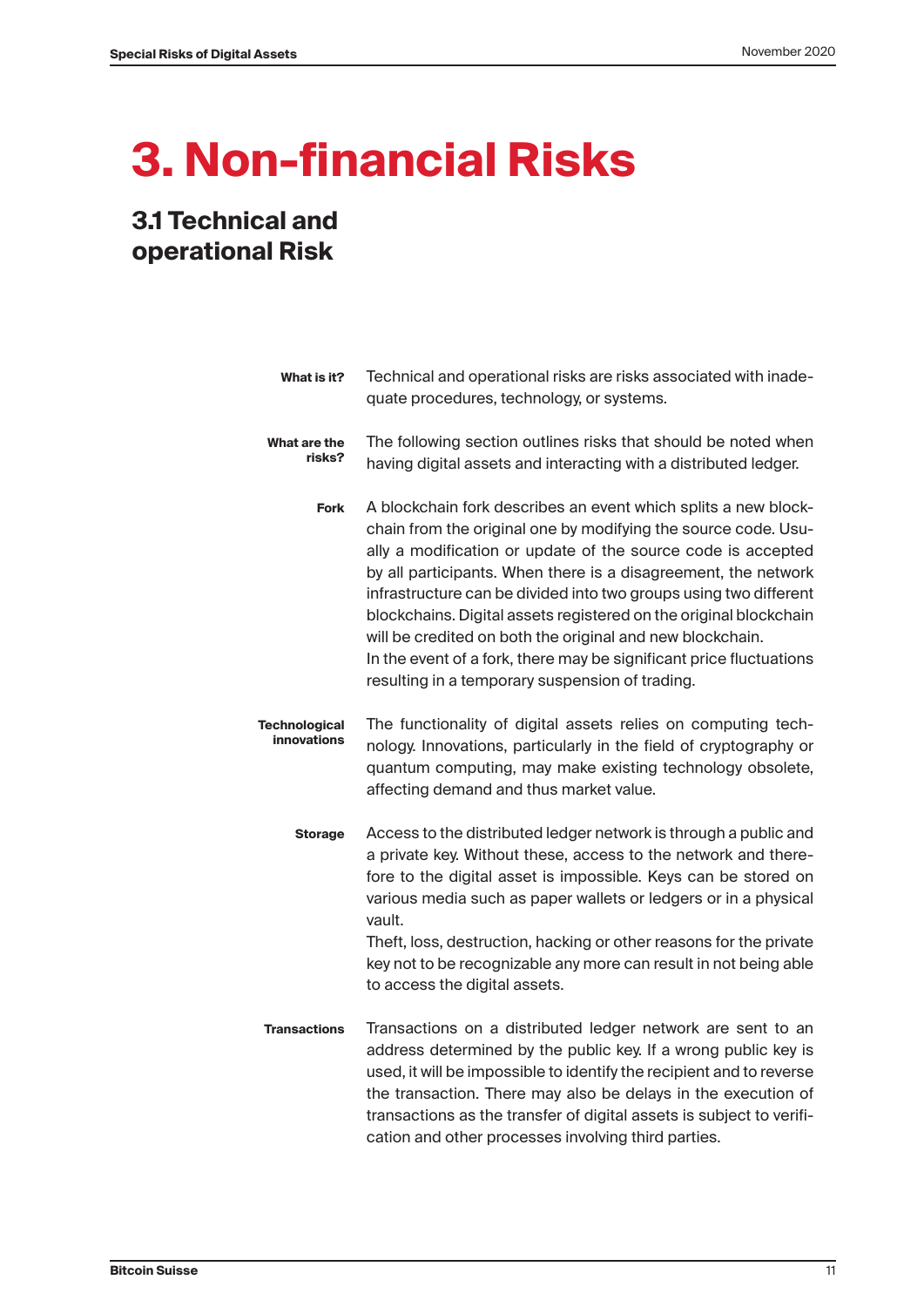When a transaction is made to an address, the receiving address cannot refuse the transaction. Therefore, the owner of the address has no control over the funds that are sent to the address, nor over their origin. This effectively implies the risks of holding digital assets unwillingly.

- Digital assets are based on open-source software that is freely accessible and may be copied, used or modified at any time. There is thus an increased risk of bugs and vulnerabilities, and also deliberately embedded malfunctions. The discontinuation of such open-source software is always possible and might expose digital assets to vulnerabilities, programming errors and threats from fraud, theft and attacks. **Open-source software**
	- The functionality of an asset, i.e. its creation, transfer, trading etc., depends on the smart contract used. Smart contracts are computer code that interact with a distributed ledger network. The interaction is often very complex and mostly irreversible. The computer code may be faulty or hacked or may be changed by the issuer. The execution of a smart contract depends on the underlying network being powered and available. **Smart contracts**
		- Access to digital assets requires a private key. Transactions sent to the public key can be deciphered using the private key, which is only known to the recipient. Hackers try to gain access to these keys in order to control the address. For example, keys that have been communicated by email or stored in a text file on an unprotected computer can be read by hackers and used to control the blockchain address. This can lead to a total loss of the digital assets. **Hacking**
		- A decentralized consensus is necessary to validate transactions and the validation requires computing capacity. Therefore, it is possible for a participant with significant computing capacity to effectively centralize the consensus and thus manipulate it. For example, making it possible to verify or process a false transaction for its own benefit at the loss of others. The risk of such a majority attack decreases with the increased computing capacity dedicated to validating. **Attacks**

Due to the mathematical foundation of the crypto technology, there are also various other forms of attacks, like collision attacks, dusting attacks or censorship attacks.

The technological design of DLT and the applications utilizing it comes with a variety of risks. It is important and advisable to not only consider the financial aspects of an investment in digital assets but also the technological handling of the investment. **Caution**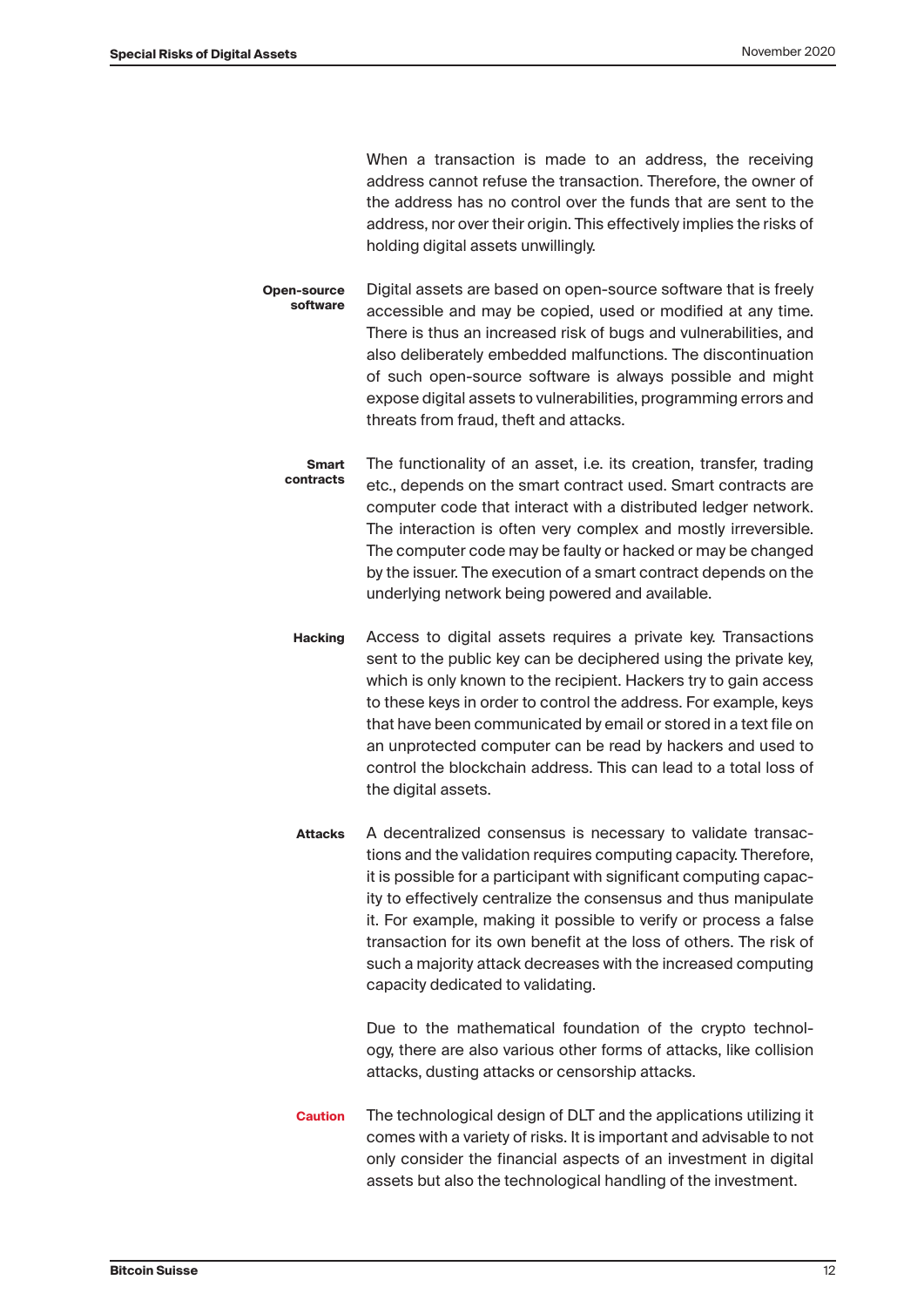#### **3.2 Legal and regulatory Risk**

| What are legal<br>risks?              | Legal and regulatory risk is the risk of uncertain legal treatment<br>or change in current legislation which may materially impact the<br>holder of the affected asset.                                                                                                                                                      |
|---------------------------------------|------------------------------------------------------------------------------------------------------------------------------------------------------------------------------------------------------------------------------------------------------------------------------------------------------------------------------|
| What are the<br>risks?                | As regulatory framework may change, there is the risk of digital<br>assets or transactions being treated or classified differently.                                                                                                                                                                                          |
| <b>Varying</b><br>regulations         | Government authorities may within their jurisdiction classify<br>or change existing classifications of digital assets. This could<br>for example result in a digital asset being delisted from an<br>exchange or not being traded by a broker or that rights associ-<br>ated with a digital asset are not recognized by law. |
| <b>Exercising of</b><br>rights        | Rights associated with a digital asset (for example voting on<br>matters related to the issuer of the digital asset) are not guaran-<br>teed to be exercisable if the digital asset is stored with a bank,<br>broker, or custodian.                                                                                          |
| Current<br>classification<br>approach | In different jurisdictions the classification of digital assets has<br>become a regulatory standard (often called "token classifica-<br>tion"). In Switzerland tokens are classified based on the under-<br>lying economic function: <sup>3</sup>                                                                            |
|                                       | <b>Payment tokens:</b><br>Payment tokens are tokens which are intended to be used, now<br>or in the future, as a means of payment for acquiring goods or<br>services or as a means of money or value transfer.                                                                                                               |
|                                       | <b>Utility tokens:</b><br>Utility tokens are tokens which are intended to provide access<br>digitally to an application or service by means of a block-                                                                                                                                                                      |

#### **Asset tokens:**

chain-based infrastructure.

Asset tokens represent assets such as a debt or equity claim on the issuer. Asset tokens promise, for example, a share in future company earnings or future capital flows. In terms of their economic function, therefore, these tokens are analogous to equities, bonds or derivatives. Tokens which enable physical assets to be traded on the blockchain also fall into this category.

3 See FINMA ICO Guidelines, Section 3.1.